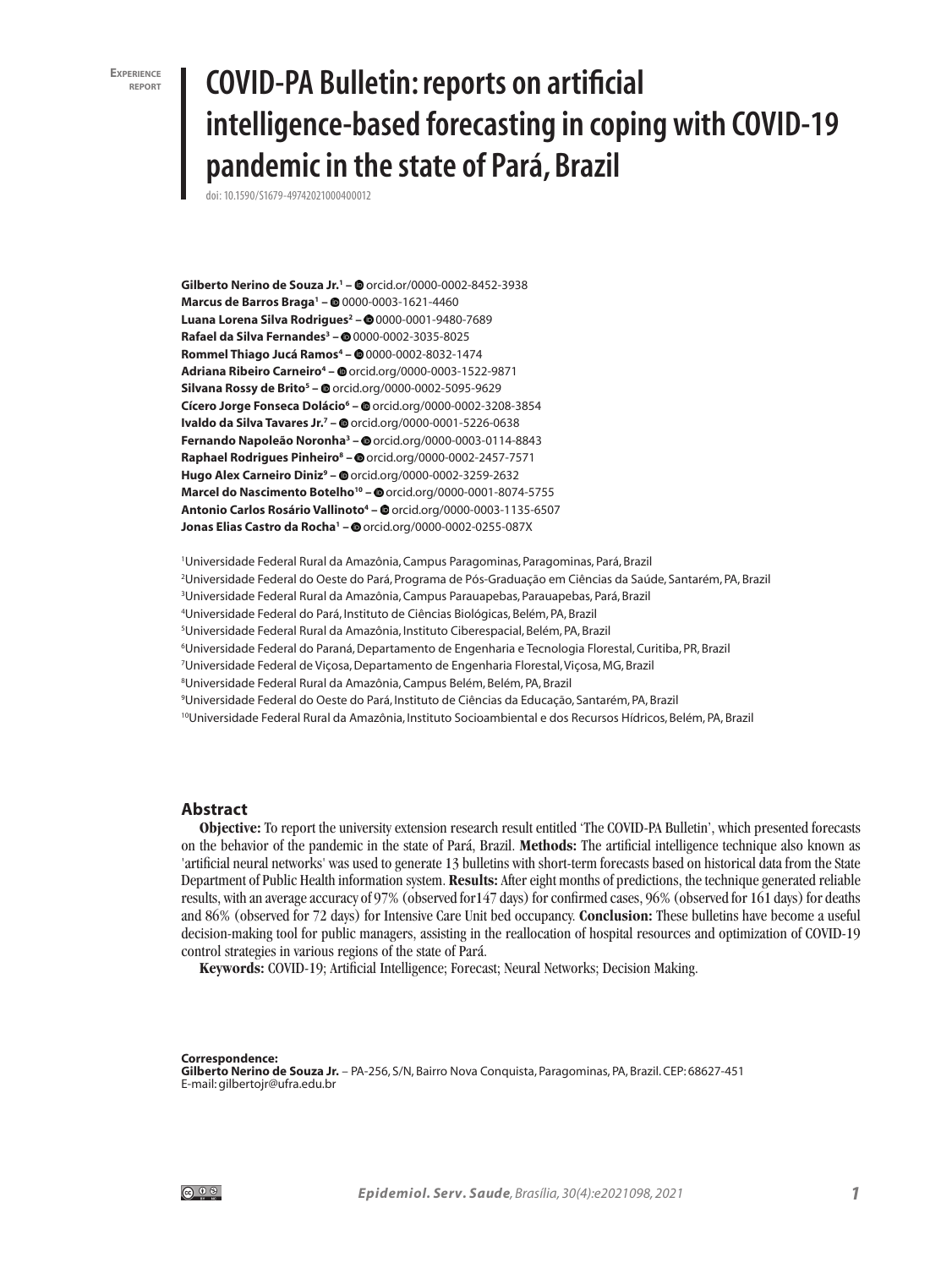# **Introduction**

Coronavirus 2019 (COVID-19) has generated the greatest health and humanitarian crisis of the 21st century, imposing an unprecedented challenge to public health and the world economy,<sup>1</sup> demanding permanent epidemiological surveillance.<sup>2-5</sup> High mortality rate due to COVID-19 was reported in the North region of Brazil, especially because of the complexity of the Amazon context.<sup>6</sup> In the state of Pará, as of February 21, 2021, there were 355,128 Covid-19 cases and 8,278 deaths.7.8 The state of Pará brings together several conditions capable of potentiating the impact of COVID-19, such as deficient healthcare services and limited testing capacity, in addition to the geographical distance between the capital and the municipalities in the interior region of the State.<sup>9</sup>

Artificial intelligence techniques and mathematical model can be used for Covid-19 monitoring, such as artificial neural networks (ANN), which have as an advantage a practical approach, mathematically rigorous, computationally efficient and capable of assimilating the distortions and uncertainties arising from the data.10-13 The prediction of the prevalence of infectious diseases through ANN has been widely used in epidemiological investigation, both to assess epidemic peaks and to estimate the magnitude of the risk and extension of diseases.14-16

*Coronavirus 2019 (COVID-19) has generated the greatest health and humanitarian crisis of the 21st century, imposing an unprecedented challenge to public health and the world economy, demanding permanent epidemiological surveillance.*

The study aimed to report the university extension research result entitled THE COVID-PA Bulletin, which presented forecasts on the behavior of the pandemic in the state of Pará.

#### **Methods**

#### *Context and data collection*

This is an experience report with historical data related to the COVID-19 pandemic, obtained from the Pará State Department of Public Health (SESPA) website between March 18, 2020 and August 31, 2020, a period related to the first wave of the pandemic in the state.<sup>7</sup>

The state of Pará, located in the North region of Brazil, has a territorial extension of 1,245,870 km² and an estimated population of 8,690,745 inhabitants. It has a population density of 6.07 inhabitants per km² and human development index (HDI) of 0.646.18 In Pará, the monthly household income per capita was R\$ 883.00 in 2010, when 68.48% of the population lived in urban areas and 31.52% in rural areas.19 SESPA manages the health actions of the Brazilian National Health System (SUS) in 13 Regional Health Centers, distributed by health regions throughout the state of Pará, aiming at decentralizing and regionalizing healthcare service, with 2,057 public health facilities in 2010.<sup>7.18.19</sup>

Data collection was performed every week, in this study. The data obtained were separated by daily record, corresponding to each day of the week. For each health region, the data collection totaled 147 days of observation for the variable 'confirmed cases', 161 days for 'deaths' and 72 days for the variable 'number of intensive care unit (ICU) beds occupied'.

Data were classified into quantitative and categorical numerical variables, as follows: day of occurrence (date, categorical variable), cumulative cases (quantitative variable), cumulative deaths (quantitative), daily cases (quantitative), daily deaths (quantitative), city names (categorical variable), microregion names (categorical), State health regions (categorical), ICU bed management region (categorical) , municipal demography (quantitative), available ICU beds (quantitative), ICU bed occupancy (quantitative), available hospital beds (quantitative), hospital bed occupancy (quantitative), available doctors (quantitative), available nurses (quantitative), available physiotherapists (quantitative) and available nursing technicians (quantitative).

Research team from the Federal Rural University of The State of Amazônia (UFRA) began a series of studies. A posteriori, the team worked in collaboration with other researchers from the Federal University of Western Pará (UFOPA), Federal University of Pará (UFPA) and State University of Pará (UEPA). They formed a multidisciplinary and interinstitutional team. The scope of the research was to understand the dynamics of transmission and generate predictions capable of identifying patterns in the observed data. Having achieved this purpose, it would be possible to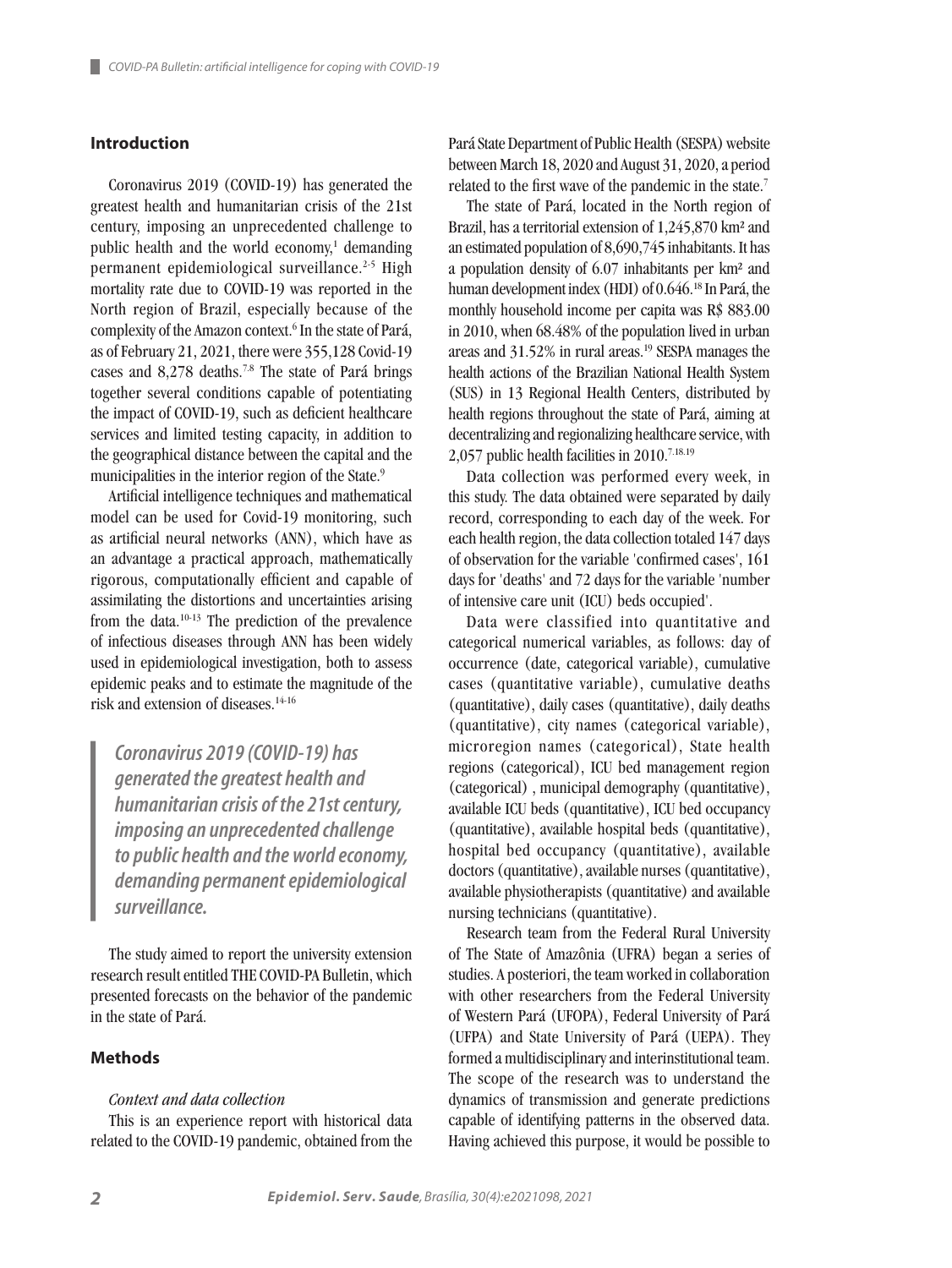provide reliable information that could assist public health authorities in making important decisions to mitigate the COVID-19 outbreak in a changing environment, where several factors have a positive or negative impact on local and regional transmission.

# *Use of ANNs for the generation of the COVID-PA Bulletin*

In this study, the ANN was used to forecast the number of deaths and confirmed, cumulative and daily cases, and also the demand for ICU beds in the various health regions of Pará. The results were compiled weekly, in format of a bulletin. The set of published bulletins began with a scientific article that proposed a method for generating the first forecasts, by Castro et al.,<sup>20</sup> and later, with an article by Braga et al., $^{21}$  in order to improve the methods used in this study. The workflow for generating published bulletins followed the steps below:

a) Data collection on confirmed cases, deaths, hospital resources, in addition to information about the cities;

b) Data integration and pre-processing, generating the learn table, used for the implementation of the machine learning technique;

c) Processing/training and selection of the best neural networks;

d) Generation of case and death forecasts, with a margin of error of 10%;

e) Analysis of accuracy, residues and error of case and death forecasts;

f) Storage of post-processing forecasts;

g) Processing and selection of the best neural networks trained for ICU bed occupancy;

h) Generation of forecasts of the demand for ICU bed occupancy, with a margin of error of 10%;

i) Analysis of accuracy, residues and error of ICU bed occupancy forecasts;

j) Storage of generated data;

k) Documental compilation and availability of the next issue of the COVID-PA Bulletin on the website of the project, $17$  and dissemination on social media.

In the Exact Sciences, the use of ANNs is frequent in phenomena that require a process for identifying patterns. The adjustment of different parameters, based on previously known data, enables the model to identify patterns of problems and present, with satisfactory precision, the actual data – observed later. This stage is known as intelligent training system, which requires extensive computational power for processing hundreds of dynamically created ANNs.

*The trained ANNs were multilayer perceptron (MLP)* type, with a hidden layer.<sup>19</sup> The Fletcher-Gloss method was used to define the interval of the number of neurons in the hidden layer, by means of the following equation

$$
2 \times \sqrt{n} + n_2 \le n_1 \le 2 \times n + 1
$$

where  $n$  is the number of input variables in neural networks,  $n_1$  is the number of neurons in the hidden layer and  $n_2$  is the number of neurons in the output layer.

The activation functions tested were exponential, identity, logistics and hyperbolic tangent. The training algorithm used was Broyden-Fletcher-Goldfarb-Shanno (BFGS).20.21 The initial weights of the ANNs were randomly generated. The validation of the ANNs was performed by random partitioning of the data into two sets: training set (80%) and validation set (20%).

After selecting the best trained ANN, the generation and visualization stage of the forecasts started, and then accuracy and error analyses in order to attest the validity of the model, using the following equation,

$$
Accuracy = 1 - \frac{\sum \frac{|R - P|}{R} \times 100}{N}
$$

where  $R$  is the real value observed,  $P$  the predicted values and *N* the number of observations. In this article, the term "accuracy" is understood as how close the predilect value is to the actual observed value in percentage values.

Hospital resource forecasts were also estimated in this study. The date of occurrence and the daily deaths forecasted by the best ANN were used as predictor variables to estimate the demand for ICU beds. With the information on the number of ICU beds, it is possible to measure the amount of hospital resources<sup>22</sup> and the number health professionals. Thus, a specific ANN was trained to forecast the number of ICU beds needed for the various regions of Pará, and its results were compared with the actual data on ICU bed occupancy. Finally, this information was stored and used to create the charts and tables needed to compile the COVID-PA bulletins.

#### *Publication of COVID-PA bulletins*

At first, the bulletins<sup>17</sup> were published every seven days, related to the period between March 18, 2020, the date of the first COVID-19 confirmed case in Pará, and July 30, 2020. Subsequently, they were published every 14 days, related to the period from July 31, 2020 to August 31, 2020, the date when the last bulletin was published.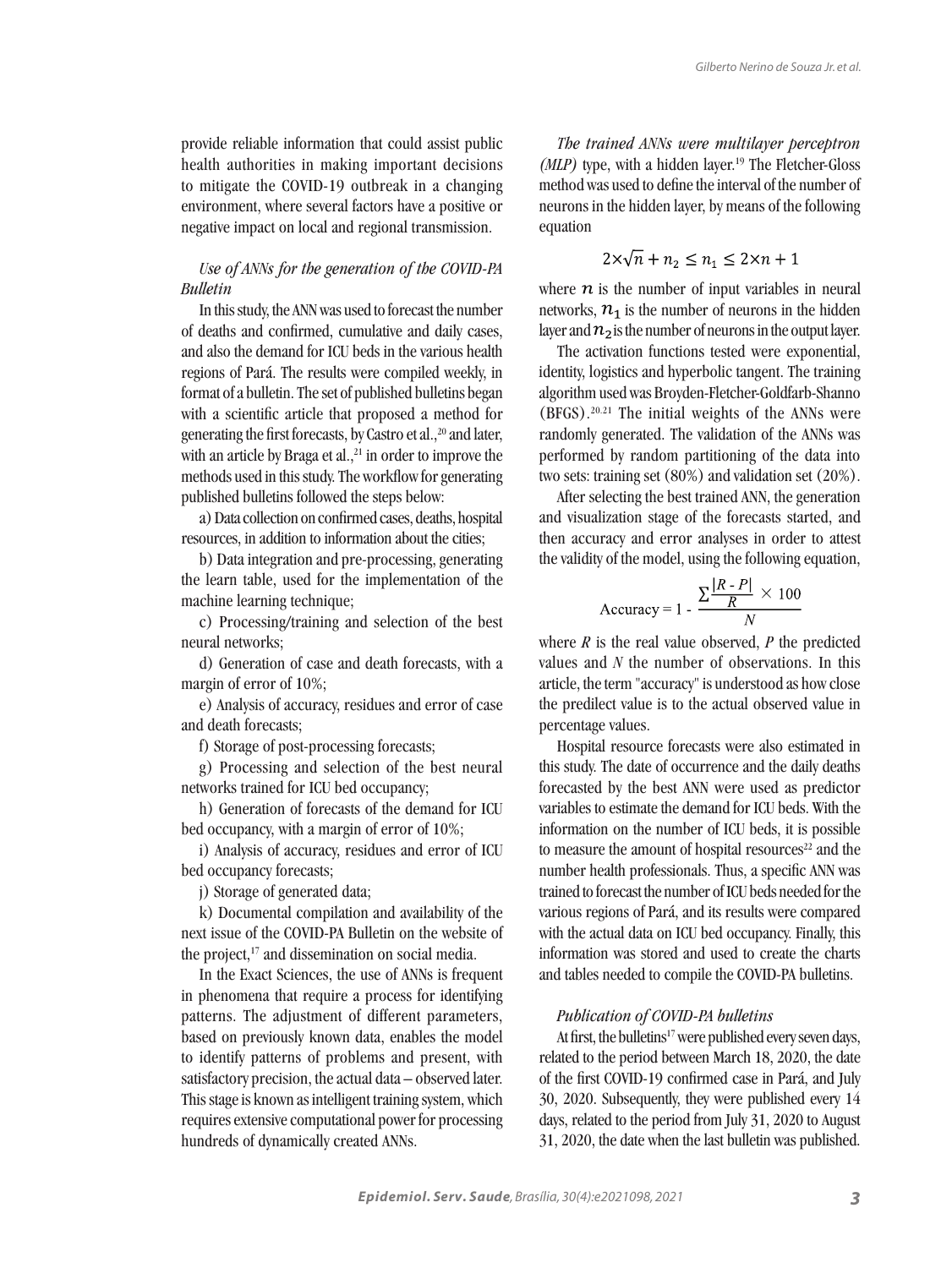It is worth mentioning that from the third bulletin (05/28/2020), the multidisciplinary team began to present specific forecasts for each of the 13 health regions of Pará. From the sixth bulletin (19/06/2020), forecasts of ICU bed occupancy were also generated, due to the need to monitor this variable, which, at the beginning of the pandemic, was not available periodically. Finally, from the eighth bulletin (06/07/2020), the forecasts for the 40 most populous municipalities or those closer to the State's regional health headquarters were published.

Consequently, after the publication and forwarding of the bulletins to the SESPA, there was a requirement for operational response of distribution of hospital resources and information to support restriction measures and flexibilization of the population mobility. The findings showing that measures were taken after the publication of the bulletins were related to the information about new beds in regions with high pressure on hospitals, directly indicated in the forecasts of this study, and the fact that the study was mentioned by the government dissemination media agency (news about the project: https://pastebin.com/embed\_iframe/0mqMEQFY).

This research used only public domain data. There was neither personal information nor human involvement, so it was not necessary to get the approval of a Research Ethics Committee.

#### **Results**

The COVID-19-PA Bulletins that were published presented forecasts with an average accuracy of 97% for confirmed cases and 96% for deaths, when compared with the data subsequently observed (Table 1). The forecast of demand for ICU beds was close to the actual number of ICU beds occupied, with an average accuracy equal to 86%. 20-day-or longer forecasts, generated at the beginning of the pandemic, were published in the format of a scientific article.<sup>20</sup> Their average accuracy was 96% and 87% for cumulative confirmed cases and cumulative deaths, respectively.

It can be seen that the forecast behavior followed the number of cumulative confirmed cases (Figure 1a). An occurrence was observed in cumulative death forecasts in the second and third bulletins (Figure 1b): between May 19 and 30, 2020, the second bulletin showed an exponential curve, and the third a linear behavior.

The comparative chart of predictions of daily deaths made by ANN for the state of Pará, published in the last bulletin, and its respective observed occurrence, indicate the peak in the number of deaths in the first wave, which coincides, in the month of May, with the period between 5 and 20 (Figure 2).

Figure 3 shows a constant decrease in bed occupancy (in absolute numbers), on an average linear

| Technical-scientific article     | <b>Publication date</b> | <b>Confirmed</b><br>cases | <b>Deaths</b> | <b>ICU</b> bed ocuppancy <sup>a</sup> |
|----------------------------------|-------------------------|---------------------------|---------------|---------------------------------------|
|                                  |                         | (% )                      | (% )          |                                       |
| Scientific Article <sup>20</sup> | 04/30/2020              | 96                        | 87            |                                       |
| Bulletin 1 <sup>b</sup>          | 05/13/2020              | 96                        | 94            |                                       |
| Bulletin 2 <sup>b</sup>          | 05/20/2020              | 96                        | 93            | -                                     |
| Bulletin 3 <sup>b</sup>          | 05/28/2020              | 94                        | 88            |                                       |
| Bulletin 4 <sup>b</sup>          | 06/05/2020              | 98                        | 96            |                                       |
| Bulletin 5 <sup>b</sup>          | 06/10/2020              | 98                        | 97            |                                       |
| Bulletin 6 <sup>b</sup>          | 06/18/2020              | 98                        | 94            |                                       |
| <b>Bulletin 7</b>                | 06/26/2020              | 97                        | 98            | 87                                    |
| <b>Bulletin 8</b>                | 07/06/2020              | 99                        | 99            | 85                                    |
| <b>Bulletin 9</b>                | 07/14/2020              | 99                        | 98            | 91                                    |
| <b>Bulletin 10</b>               | 07/21/2020              | 98                        | 98            | 93                                    |
| Bulletin 11 <sup>c</sup>         | 07/31/2020              | 98                        | 99            | 90                                    |

**Table 1 – Accuracies obtained in the scientific article and in the COVID-PA bulletins related to the use of artificial neural networks to forecast confirmed cases, deaths and ICUa bed occupancy, Pará, April 30-August 29, 2020**

a) ICU: Intensive care unit; b) The forecasts of ICU bed occupancy were not presented because initially, this variable was not in the scope of this study; c) The forecasts were made for 14 days, instead of 7 days; d) The forecast of confirmed cases was not generated, due to the change in the testing method for confirmed cases in the state of Pará.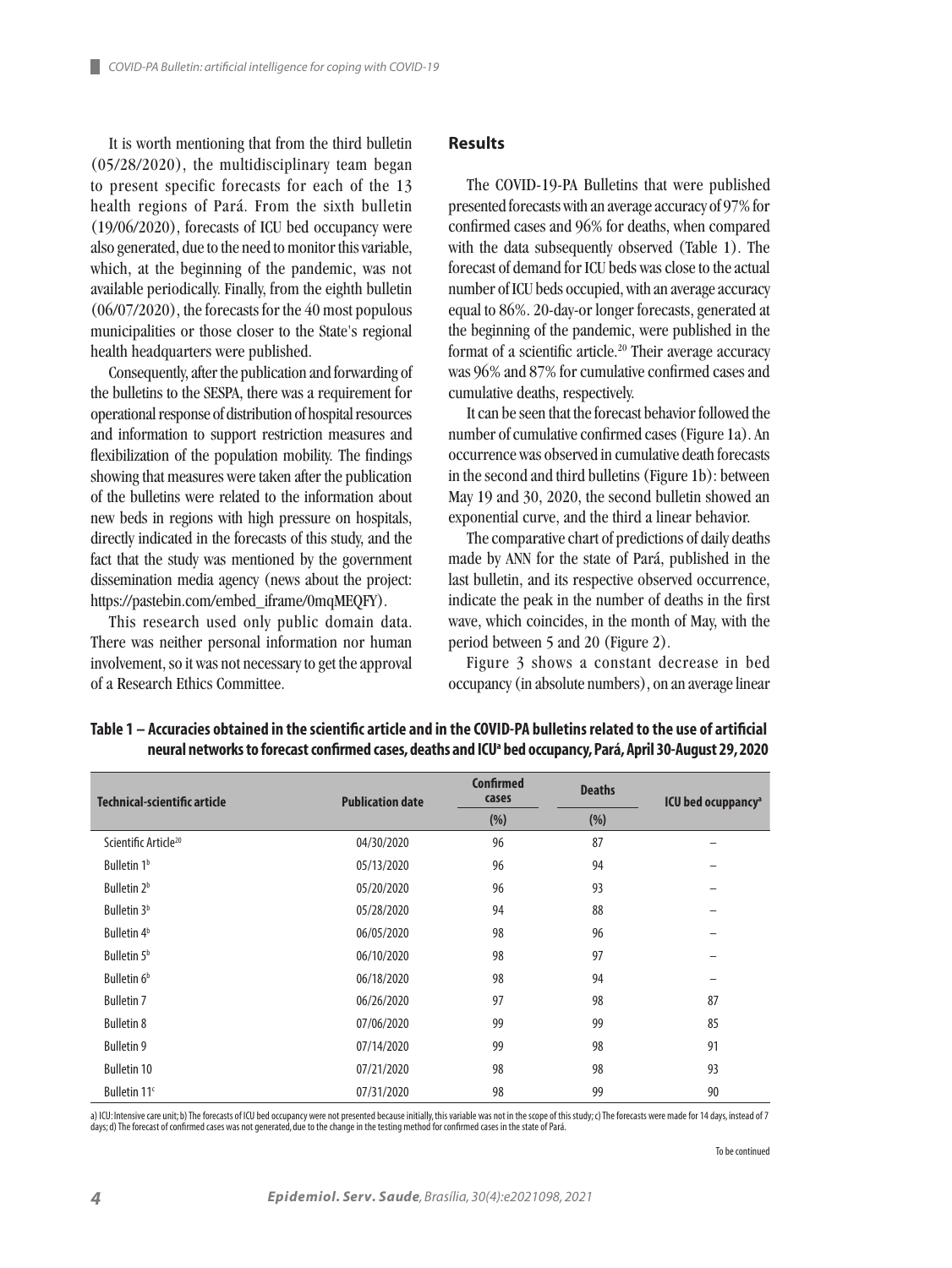# **Table 1 – Accuracies obtained in the scientific article and in the COVID-PA bulletins related to the use of artificial neural networks to forecast confirmed cases, deaths and ICUa bed occupancy, Pará, April 30-August 29, 2020**

| Technical-scientific article | <b>Publication date</b> | Confirmed<br>cases | <b>Deaths</b> | <b>ICU</b> bed ocuppancy <sup>a</sup> |
|------------------------------|-------------------------|--------------------|---------------|---------------------------------------|
|                              |                         | (% )               | (% )          |                                       |
| Bulletin 12 <sup>c</sup>     | 08/14/2020              | 96                 | 99            | 62                                    |
| Bulletin 13 <sup>c,d</sup>   | 08/29/2020              | -                  | 99            | 93                                    |
| General average              |                         | 97                 | 96            | 86                                    |

a) ICU: Intensive care unit; b) The forecasts of ICU bed occupancy were not presented because initially, this variable was not in the scope of this study; c) The forecasts were made for 14 days, instead of 7 days; d) The forecast of confirmed cases was not generated, due to the change in the testing method for confirmed cases in the state of Pará.



Description: A: Cumulative confirmed cases; B: Cumulative deaths.

**Figure 1 – Forecasts generated by artificial neural networks for each COVID-PA Bulletin published in the state of Pará, March 18-September 6, 2020**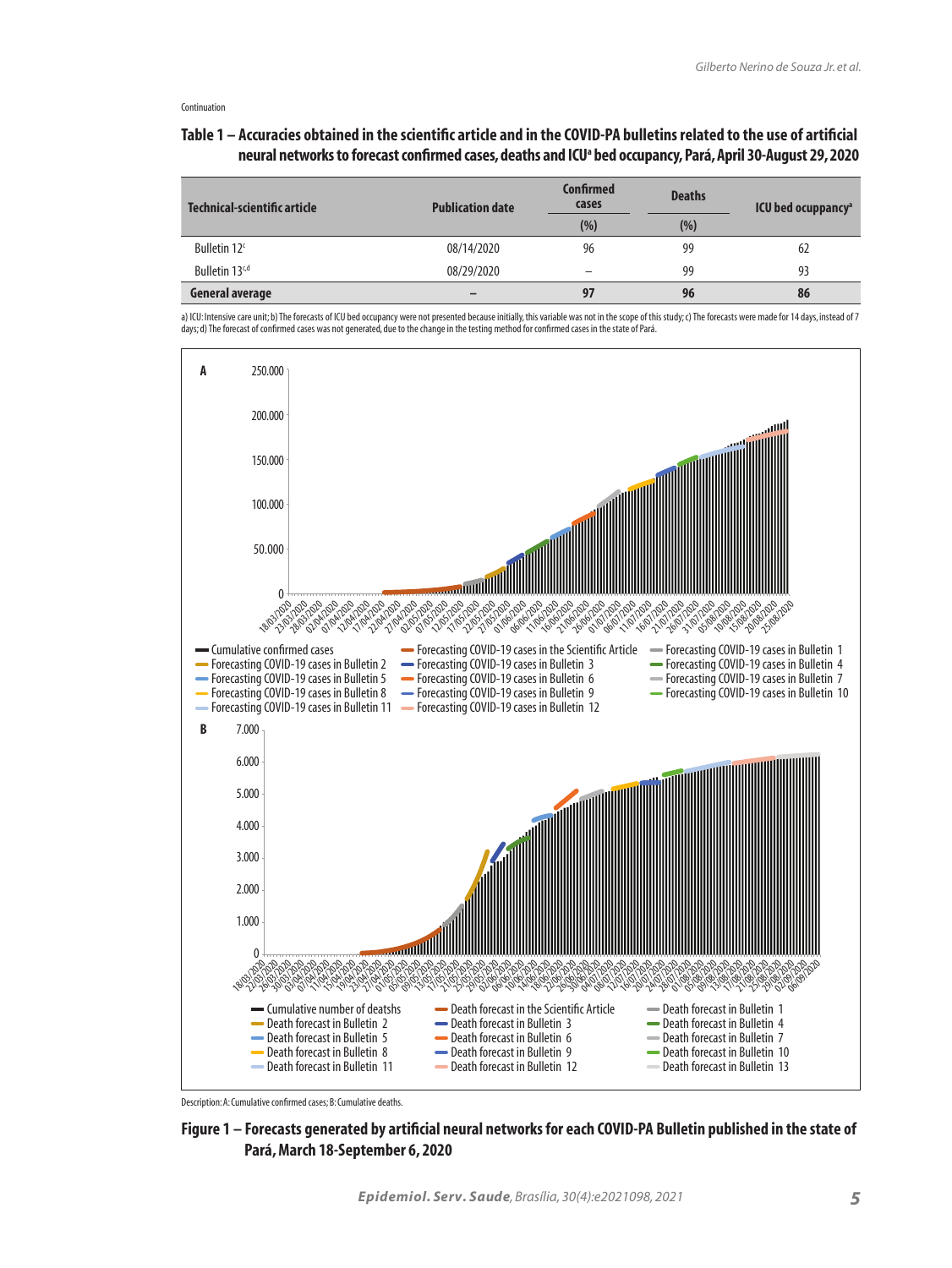

**Figure 2 – Moving average of daily deaths and forecast of deaths by artificial neural networks, on data from the COVID-PA bulletins, Pará, April 1-September 2, 2020**



a) ICU: Intensive care unit.

**Figure 3 – ICU bed occupancy and forecasts of demand for this service, on data from the COVID-PA bulletins, Pará, June 19-August 29, 2020**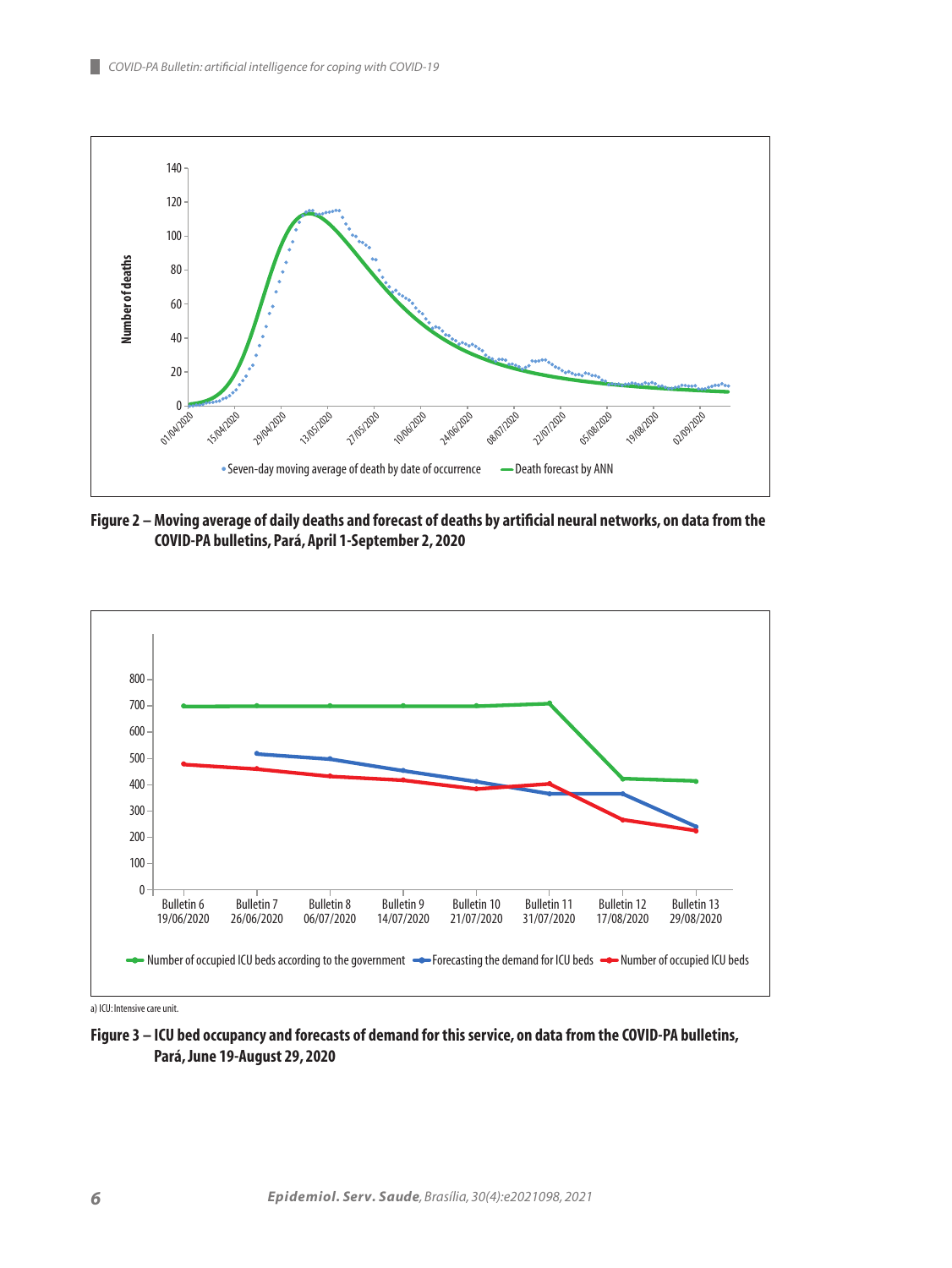decrease of approximately 3.5 beds per day. Moreover, the forecasts of demands for ICU beds, made by the ANNs, followed this fall.

# **Discussion**

This article presents an artificial intelligence approach applied to the Covid-19 pandemic data in the state of Pará, resulting in 13 technical bulletins that presented reliable short-term forecasts, with 97% accuracy for confirmed cases, 96% for deaths and 86% for ICU bed occupancy. In the first bulletins, the work team focused on generating forecasts for Pará. When further data on the virus were provided, there was a need to monitor each region, because it could be seen that there were different epidemiological scenarios in the State.

The third and fourth bulletins, published at the end of May and early June, respectively, indicated an incipient decrease in the curve of deaths and daily cases. Several factors may have contributed to this fact, such as government policies (e.g., implementation of mobile clinics with distribution of masks and complementary medicines), adoption of hygiene measures and restriction of the flows of people.23 Population behavior change related to the protection against the virus and the knowledge the health teams acquired regarding the management of COVID-19 cases observed at the end of April and early May, could also explain this reduction. It is worth mentioning that, while some regions in Pará showed stability of COVID-19 cases (for example, the metropolitan region of Belém, capital city of Pará), others were reaching their epidemic peak (Baixo Amazonas, Tapajós and Araguaia), indicating the need for reallocation of hospital resources from one stable region to another with high demand for healthcare services, throughout 2020.

It could be seen that the penultimate bulletin, COVID-PA no. 12, showed a percentage decrease to 62% accuracy regarding the projection of the demand for ICU beds, probably due to the change in the testing method for COVID-19 – from molecular to serological test – from July 31 to August 17, 2020. This fact may have affected the accuracy of bulletin no. 12. Therefore, the input variable 'confirmed cases' was removed from the ANN model, thus the forecast accuracy increased to 93% according to the last bulletin, COVID-PA no. 13.

The number of ICU beds available remained higher

than bed occupancy, and higher than the projection of the demand for beds indicated by the bulletins. Meanwhile, the supply of ICU beds began to decrease from August, probably due to the closure of field hospitals for COVID-19 patients in the public network amid dropping COVID-19 cases and deaths.

Artificial neural network technique stores large amount of data. It is used to model the uncertainties associated with predictions. Several studies have applied the same technique during the pandemic aiming at designing the prevalence and identifying the seasonality of the disease.<sup>24-26</sup> Thus, taking into consideration the transmissibility of SARS-CoV-2, it becomes necessary to periodically observe the substantial increase in ICU bed capacity for a rapid patient isolation,<sup>27</sup> through initiatives that have already been implemented and reported, based on historical data.28.29 This quantitative structure, in spatial and temporal scale, provides useful information to assess the impact of control interventions, and how behavior changes affect transmission dynamics.13.30

The data used in the training phase resulted in a model dependence on the collected data retrieved from secondary sources. They were comprised of confirmed cases, deaths and ICU beds. This condition implies periodic adjustment of model parameters. However, long-term forecasts, subsequently evaluated, showed that this limitation did not significantly alter the results of this study.

The short-term forecasts using the ANNs, fulfilled the function of predicting the disease outbreak behavior, helping prevent health system collapse in the state of Pará, in 2020, especially in terms of reallocation of hospital beds. Their efficiency helped in public manager decision-making, in addition to keeping people informed about the epidemiological behavior of the disease. Finally, the COVID-PA bulletins, produced by this university extension research, showed that partnerships among universities, health surveillance and state management are fundamental for the production of relevant information, in a critical period of pandemic, contributing to protect people's lives in the capital and interior region of Pará.

#### **Acknowledgements**

The authors wish to thank all health professionals who contributed with information about the care on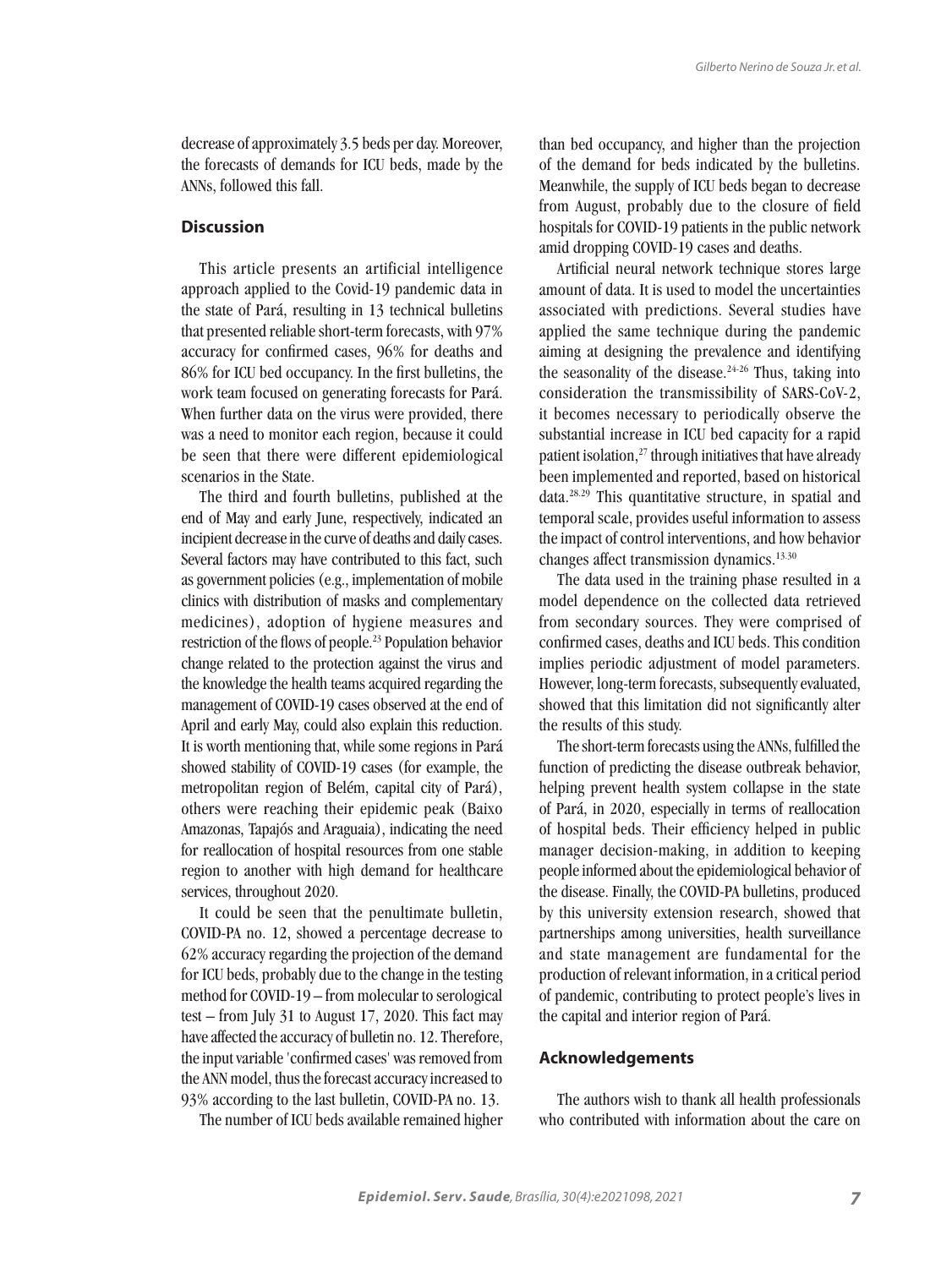the front line of the pandemic, especially Andrea A. F. de Souza, Cristina Shizuka K. Castro and Helloyza H. F. A. Pompeu and also Ben R. S. Pereira and Jean Patrick C. Souza, for the technical and administrative support of the Federal Rural University of the Amazônia for the publication of the COVID-PA bulletins.

### **Authors' contributions**

Souza Jr. GN, Braga MB, Rodrigues LLS, Fernandes RS and Rocha JEC collaborated with the manuscript conception and design, data analysis and interpretation,

# **References**

- 1. Li L, Huang T, Wang Y, et al. COVID-19 patients' clinical characteristics, discharge rate, and fatality rate of meta analysis. J Med Virol. 2020;92(6):577-583. doi:10.1002/jmv.25757
- 2. Croda J, Oliveira WK de, Frutuoso RL, et al. Covid-19 in Brazil: Advantages of a socialized unified health system and preparation to contain cases. Rev Soc Bras Med Trop. 2020;53. doi:10.1590/0037-8682-0167- 2020
- 3. Takemoto MLS, Menezes M de O, Andreucci CB, et al. The tragedy of COVID-19 in Brazil: 124 maternal deaths and counting. Int J Gynecol Obstet. Published online July 29, 2020:ijgo.13300. doi:10.1002/ ijgo.13300
- 4. Islam N, Shabnam S, Erzurumluoglu AM. Temperature, Humidity, and Wind Speed Are Associated with Lower Covid-19 Incidence. Cold Spring Harbor Laboratory Press; 2020. doi:10.1101/2020.03.27.20045658
- 5. Lima NT, Buss PM, Paes-Sousa R. A pandemia de COVID-19: uma crise sanitária e humanitária. doi:10.1590/0102-311X00177020
- 6. Cavalcante JR, Cardoso-Dos-Santos AC, Bremm JM, et al. COVID-19 no Brasil: evolução da epidemia até a semana epidemiológica 20 de 2020. Epidemiol e Serv saude Rev do Sist Unico Saude do Bras. 2020;29(4):e2020376. doi:10.5123/s1679- 49742020000400010
- 7. Pará Information and Communication Technology Company. Monitoramento COVID-19 (SESPA). Empresa de Tecnologia da Informação e Comunicação do Pará - PRODEPA. Published 2020. https://www.covid-19.pa.gov.br/
- 8. Pará's Government. Decreto Estadual No609 de 16 de abril de 2020. LEGIS-PA. Published 2020. Accessed

drafting of the first version of the manuscript content. Dolácio CJF, Tavares Jr. IS, Noronha FN and Pinheiro RR collaborated with the design, interpretation and drafting of the manuscript content. Ramos RTJ, Carneiro AR and Brito SR collaborated with the analysis, drafting and critical reviewing of the manuscript content. Botelho MN, Diniz HAC and Vallinoto ACR collaborated with the analysis, critical reviewing and orientation of the stages of the study. All authors have approved the final version of the study and declared themselves to be responsible for all aspects of the work, including ensuring its accuracy and integrity.

August 5, 2020. https://www.sistemas.pa.gov.br/sisleis/ legislacao/5444

- 9. Universidade Federal de Pelotas. COVID-19 No Brasil: Várias Epidemias Num Só País: Primeira Fase Do EPICOVID19 Reforça Preocupação Com a Região Norte.; 2020. Accessed July 22, 2020. https://wp.ufpel.edu.br/covid19/files/2020/05/ EPICOVID19BR-release-fase-1-Portugues.pdf
- 10. Luengo-Oroz M, Hoffmann Pham K, Bullock J, et al. Artificial intelligence cooperation to support the global response to COVID-19. Nat Mach Intell. 2020;2(6):295-297. doi:10.1038/s42256-020-0184-3
- 11. Massad E, Burattini MN, Lopez LF, Coutinho FAB. Forecasting versus projection models in epidemiology: The case of the SARS epidemics. Med Hypotheses. 2005;65(1):17-22. doi:10.1016/j. mehy.2004.09.029
- 12. Al-qaness MAA, Ewees AA, Fan H, Abd El Aziz M. Optimization Method for Forecasting Confirmed Cases of COVID-19 in China. J Clin Med. 2020;9(3):674. doi:10.3390/jcm9030674
- 13. Mohamadou Y, Halidou A, Kapen PT. A review of mathematical modeling, artificial intelligence and datasets used in the study, prediction and management of COVID-19. Appl Intell. 2020;50(11):3913-3925. doi:10.1007/s10489-020-01770-9
- 14. Manliura Datilo P, Ismail Z, Dare J. A Review of Epidemic Forecasting Using Artificial Neural Networks. Int J Epidemiol Res. Published online 2019. doi:10.15171/ijer.2019.24
- 15. Wahyunggoro O, Permanasari AE, Chamsudin A. Utilization of Neural Network for Disease Forecasting. In: Proceedings 59th ISI World Statistics Congress. ; 2013:549. Accessed July 12, 2020. https://www. semanticscholar.org/paper/Utilization-of-Neural-